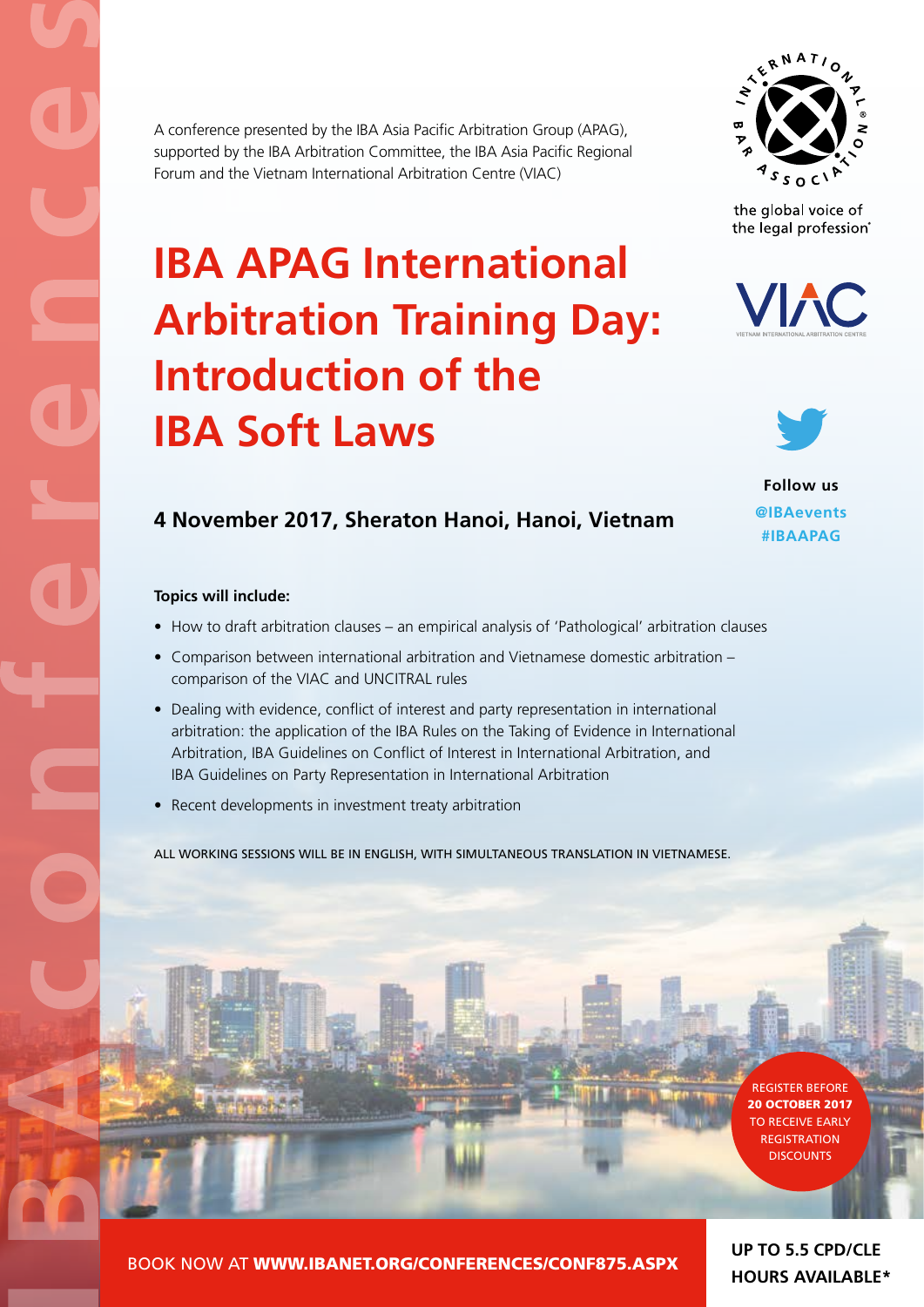## Programme

#### IBA Asia Pacific Arbitration Group

Dinesh Dhillon *Allen & Gledhill, Singapore; Co-Chair, IBA Asia Pacific Arbitration Group* Ariel Ye *King & Wood Mallesons, Shenzhen; Co-Chair, IBA Asia Pacific Arbitration Group*

#### Organising Committee

Hop Dang *Allens, Hanoi* Do Khoi Nguyen *YKVN, Singapore* Dzung Manh Nguyen *Dzungsrt & Associates, Ho Chi Minh City* Trinh Nguyen *Trinh Nguyen & Partners (TNP Law), Ho Chi Minh City*

### Saturday 4 November

0830 – 1700 **Registration**

#### 0900 – 0915 **Welcome remarks**

Dinesh Dhillon *Allen & Gledhill, Singapore; Co-Chair, IBA Asia Pacific Arbitration Group*

#### 0915 – 1045 **Session one**

#### **How to draft arbitration clauses – an empirical analysis of 'pathological' arbitration clauses**

During this session, the panellists will share their experiences on 'pathological' arbitration clauses they have encountered and the courts' and arbitral institutions' treatment of such clauses. The panellists will also share their unique perspectives on the key pitfalls to avoid when drafting arbitration clauses.

#### *Moderator*

Dinesh Dhillon *Allen & Gledhill, Singapore; Co-Chair, IBA Asia Pacific Arbitration Group*

#### *Panellists*

Swee Yen Koh *WongPartnership, Singapore; Co-Chair, IBA Arb40 Subcommittee* Edmund J Kronenburg *Braddell Brothers, Singapore* Shaneen Parikh *Cyril Amarchand Mangaldas, Mumbai*

1045 – 1115 **Coffee/tea break**

#### 1115 – 1245 **Session two**

#### **Comparison between international arbitration and Vietnamese domestic arbitration – comparison of the VIAC and UNCITRAL rules**

During this session, the panellists will discuss the key similarities and differences between the VIAC and UNCITRAL rules. The panellists will also provide insights on the key issues one should consider when deciding whether to adopt VIAC or UNCITRAL rules in arbitration and the recent developments/trends in this area.

#### *Moderator*

Phan Trong Dat *Deputy Secretary General, Vietnam International Arbitration Centre, Hanoi*

#### *Panellists* Chiann Bao *Skadden, Arps, Slate, Meagher & Flom,*

*Hong Kong SAR* Dzung Manh Nguyen *Dzungsrt & Associates, Ho Chi Minh City* Luan Tran *YKVN, Singapore*

1245 – 1415 **Lunch**



**Conference reception sponsor Conference refreshment break sponsors**





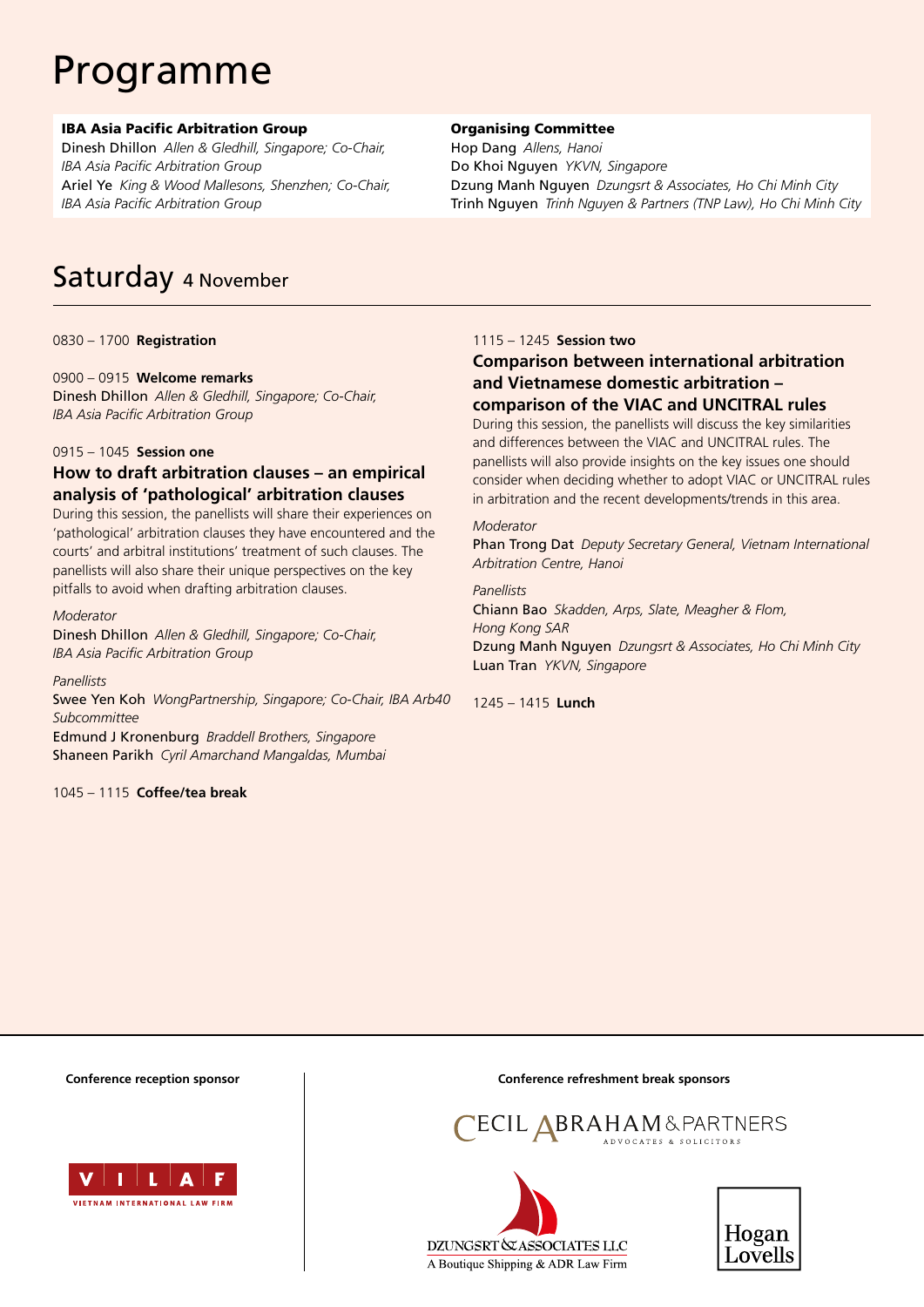#### 1415 – 1530 **Session three**

**Dealing with evidence, conflict of interest and party representation in international arbitration: the application of the IBA Rules on the Taking of Evidence in International Arbitration, IBA Guidelines on Conflict of Interest in International Arbitration, and IBA Guidelines on Party Representation in International Arbitration**

During this session, the panellists will share their experiences of the challenges frequently faced by practitioners in the application of the IBA Rules and Guidelines, including the different treatment of key issues such as privilege and confidentiality in different jurisdictions. The panellists will also discuss recent developments/ trends in arbitral practice in respect of these Rules and Guidelines.

#### *Moderator*

Ariel Ye *King & Wood Mallesons, Shenzhen; Co-Chair, IBA Asia Pacific Arbitration Group*

#### *Panellists*

Aniz Ahmad Amirudin *Cecil Abraham & Partners, Kuala Lumpur*  Julie Raneda *Schellenberg Wittmer, Singapore* Yu-Jin Tay *Mayer Brown, Singapore*

1530 – 1600 **Coffee/tea break**

#### 1600 – 1715 **Session four**

#### **Recent developments in investment treaty arbitration**

During this session, the panellists will share their observations on recent developments/trends on jurisdiction and merits issues that often arise in investment treaty arbitration. The panellists will also discuss whether these recent developments have a practical impact on how practitioners conduct their cases.

#### *Moderator*

*Panellists* Trinh Nguyen *Trinh Nguyen & Partners (TNP Law), Ho Chi Minh City* Michael Polkinghorne *White & Case, Paris*  Henry Winter *Hogan Lovells, Singapore*

Nicholas Lingard *Freshfields Bruckhaus Deringer, Singapore*

#### 1715 – 1730 **Closing remarks**

1800 – 1930 **Drinks reception** *Vine restaurant No 7 Xuan Dieu, Hanoi*

#### The IBA, its officers and staff accept no responsibility for any views expressed, presentations or materials produced by delegates or speakers at the Conference.

#### **Continuing Professional Development/Continuing Legal Education**

\*The number of CPD/CLE hours available may vary depending on the rules applied by the members' bar association/law society on time recording criteria.

For conference delegates from jurisdictions where CPD/CLE is mandatory, the IBA will provide a Certificate of Attendance for the conference. Subject to CPD/CLE requirements, this can be used by conference delegates to obtain the relevant number of hours' accreditation.

A CPD/CLE Certificate of Attendance is available to conference delegates on request. Please ask at the IBA conference registration desk for information on how to obtain the certificate.

The organisers may at any time, with or without giving notice, in their absolute discretion and without giving any reason, cancel or postpone the conference, change its venue or any of the other published particulars, or withdraw any invitation to attend. In any case, neither the organisers nor any of their officers, employees, agents, members or representatives shall be liable for any loss, liability, damage or expense suffered or incurred by any person, nor will they return any money paid to them in connection with the conference unless they are satisfied not only that the money in question remains under their control but also that the person who paid it has been unfairly prejudiced (as to which, decision shall be in their sole and unfettered discretion and, when announced, final and conclusive).

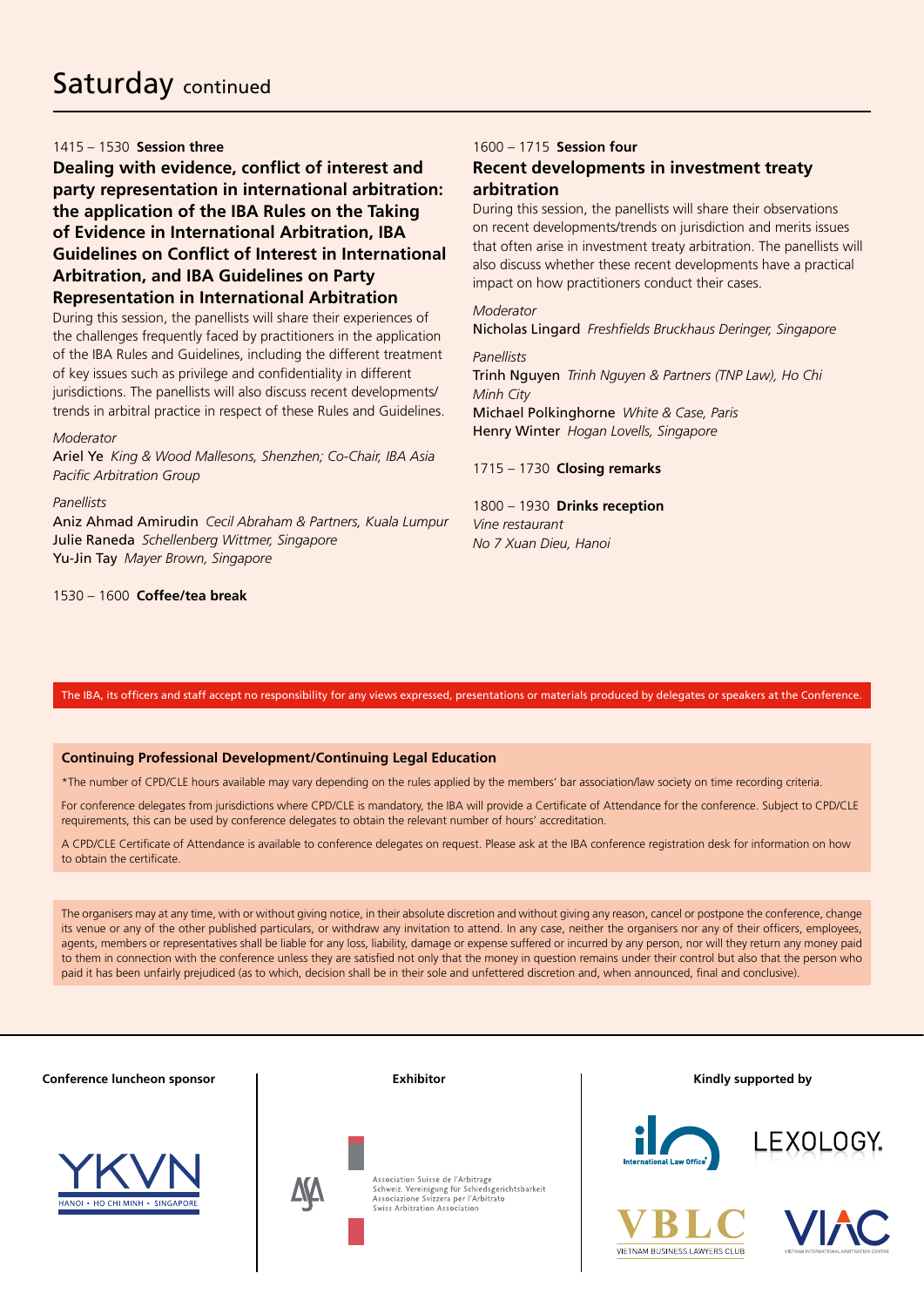## Information

#### Date

4 November 2017

#### Venue

Sheraton Hanoi K5 Nghi Tam, 11 Xuan Dieu Road, Tay Ho District Hanoi, Vietnam Tel: +84 4 3719 9000

#### Fees

*Online registrations received:*

|                                 | on or before<br>20 October | until<br>1 November |
|---------------------------------|----------------------------|---------------------|
| <b>IBA</b> member               | <b>US\$35</b>              | <b>US\$50</b>       |
| Non-member*                     | <b>US\$50</b>              | US\$65              |
| Young lawyers (under 30 years)  | <b>US\$25</b>              | <b>US\$65</b>       |
| Academics/judges/public lawyers | <b>US\$25</b>              | US\$65              |
| Corporate counsel               | US\$25                     | US\$65              |

After **1 November** registrations must be received in hard copy at the IBA office.

*Hard copy registration forms and fees received:*

|                                 | on or before<br>20 October | after<br>20 October |
|---------------------------------|----------------------------|---------------------|
| <b>IBA</b> member               | \$50                       | \$65                |
| Non-member*                     | \$65                       | \$80                |
| Young lawyers (under 30 years)  | \$40                       | \$80                |
| Academics/judges/public lawyers | \$40                       | \$80                |
| Corporate counsel               | \$40                       | \$80                |

- By paying the non-member fee, we welcome you as a delegate member of the IBA for the year in which this conference is held, which entitles you to the following benefits:
- 1) Password access to certain parts of the IBA website.
- 2) Receipt of *IBA E-news* and access to online versions of *IBA Global Insight*.

If you would like to become a full or general member of the IBA, which includes membership of one committee or more – and inclusion in and access to our membership directory – we encourage you to do so now in order to register for this conference at the member rate. Full details of how to join can be found at **www.ibanet.org**.

#### **Full payment must be received in order to process your registration.**

#### Language

All working sessions and conference materials will be in English. Simultaneous translation in Vietnamese will be provided in all working sessions.

#### How to register

Register online by **1 November 2017** at **[www.ibanet.org/conferences/](http://www.ibanet.org/conferences/conf875.aspx)**

**[conf875.aspx](http://www.ibanet.org/conferences/conf875.aspx)** and make payment by credit card, to avail of the ten per cent online registration discount or complete the attached registration form and return it to Haesung Lee at the IBA together with your bank transfer/cheque payment. You should receive emailed confirmation of your registration within five days; if you do not, please contact Haesung Lee at **haesung.lee@int-bar.org**.

#### **Fees include:**

- Attendance at all working sessions
- Conference materials, including any available speakers' papers submitted to the IBA before 27 October 2017
- Access to the above conference working materials from the IBA website (**www.ibanet.org**) approximately seven days prior to the conference
- Access to mobile delegate search application
- Lunch on Saturday
- Tea and coffee during breaks
- Drinks reception

**Please note that registrations are not transferable.**

#### List of participants

In order for your name to appear in the list of participants, which will be distributed at the conference, your registration form must be received by **27 October** at the latest.

#### Mobile delegate search application

All registered delegates will receive a printed list of participants at the conference; however, delegates are now also able to use the mobile delegate search. This application has been developed to aid networking by giving delegates instant access to an up-to-date list of their fellow attendees, and comes with the added benefit of a built-in messaging service. All registered delegates with an internet or Wi-Fi-enabled device will have access, using their IBA username and password. Simply visit: **m.ibanet.org/conf875** .

#### Registration confirmation

All documentation regarding your attendance at the conference can now be obtained from the IBA website. Upon receipt of your payment for the conference, a confirmation email will be sent containing instructions on how to download the documents. Registration confirmation will not be distributed by post.

#### Photography and filming

Certain sessions and/or social functions may be photographed and/or filmed and some of this content may be used for future IBA marketing materials, member communications, products or services. Should you have any concerns with regard to this, or do not wish to be featured in any of these materials, please contact the IBA Marketing Department at **ibamarketing@int-bar.org**.

#### Promotional literature

Please note that no individual or organisation may display or distribute publicity material or other printed matter during the conference, unless by prior arrangement with the IBA. Organisations and companies wishing to discuss promotional opportunities should contact the Sponsorship Department at the IBA (**sponsorship@int-bar.org**).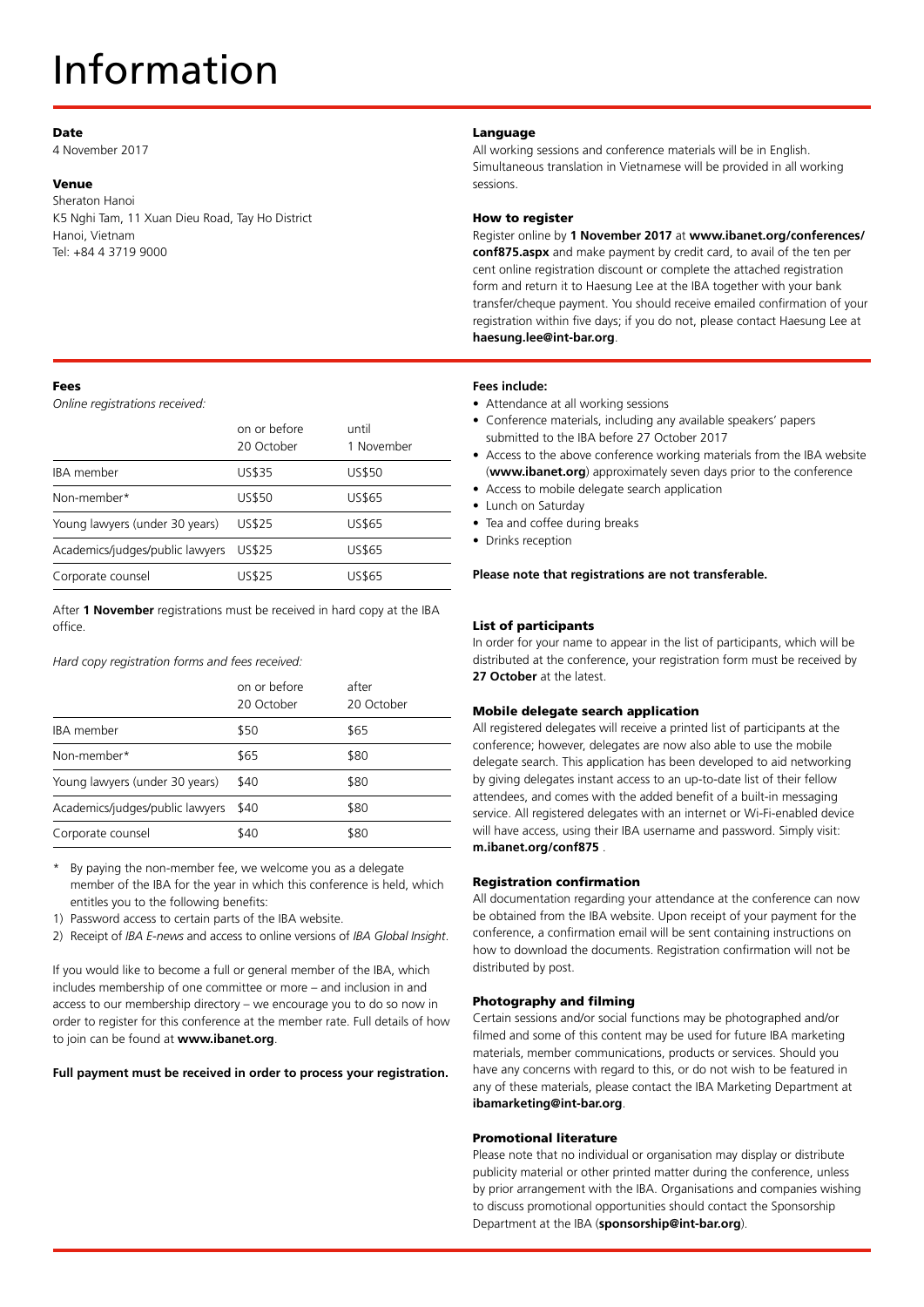#### Payment of registration fees

**US dollars:** by cheque converted at the current rate of exchange and drawn on a US bank and in favour of the International Bar Association. Please send to: 4th Floor, 10 St Bride Street, London EC4A 4AD, United Kingdom.

**OR** by bank transfer to the IBA account number: 01286498 (Sort Code 56-00-03) at the National Westminster Bank, St James's & Piccadilly Branch, 208 Piccadilly, London W1A 2DG, United Kingdom. SWIFT address NWBKGB2L, IBAN GB55NWBK60730101286498. Please ensure that a copy of the bank transfer details is attached to your registration form.

**Pounds sterling:** by cheque drawn on a UK bank and in favour of the International Bar Association. Please send to: 4th Floor, 10 St Bride Street, London EC4A 4AD, United Kingdom.

**OR** by bank transfer to the IBA account number: 13270222 (Sort Code 56- 00-03) at the National Westminster Bank, St James's & Piccadilly Branch, 208 Piccadilly, London W1A 2DG, United Kingdom or SWIFT address NWBKGB2L, IBAN GB05NWBK56000313270222. Please ensure that a copy of the bank transfer details is attached to your registration form.

#### **Use the exchange rate prevailing at the time of registration.**

**Euro:** by cheque or bank draft, drawn on a euro zone bank and converted at the current rate of exchange and in favour of the International Bar Association.

**OR** by bank transfer to the IBA bank account number 550/00/06570631 (Sort Code 56-00-03) at the National Westminster Bank, St James's & Piccadilly Branch, 208 Piccadilly, London W1A 2DG, United Kingdom or SWIFT address NWBKGB2L, IBAN GB58NWBK60721106570631. Please ensure that a copy of the bank transfer details is attached to your registration form.

**Use the exchange rate prevailing at the time of registration.**

#### Cancellation of registration

If cancellation is received in writing at the IBA office by **20 October 2017**, fees will be refunded less a 25 per cent administration charge. Refunds will be made minus any monies owed to the IBA.

We regret that no refunds can be made after this date. Registrations received after 20 October 2017 will not be eligible for any refund of registration fees. Please note that NO exception will be made to this policy. Should you have difficulties in obtaining your visa and are not able to attend the conference this cancellation policy will still apply.

Provided you have cancelled your registration to attend an IBA conference in accordance with the terms of the 'cancellation of registration' clause included in the 'Information' section of the relevant conference programme, you must then confirm to us in writing at the IBA office as soon as possible but in no event later than one year (12 calendar months) from the date of any such conference all necessary details to enable any reimbursement owed to you to be paid. We regret that no refunds will be made after the date that is one year (12 calendar months) after the date of the relevant conference.

**Online credit card payments:** by Visa, MasterCard or American Express. **No other cards are accepted.** 

**Please pay all bank charges so that the IBA receives the full invoiced amount.**

#### **Please ensure that your name and 'CONF875' appear on any transfer or draft.**

#### **No deductions or withholdings**

All fees payable to us by you in accordance with the terms contained in this 'Information' section shall be paid free and clear of all deductions or withholdings whatsoever.

If any deductions or withholdings are required by law to be made from any fees payable to us by you under the terms contained in this 'Information' section you shall pay such sum as will, after the deduction or withholding has been made, leave us with the same amount as we would have been entitled to receive in the absence of any such requirement to make a deduction or withholding.

If we obtain the benefit of any tax credit or other relief by reference to any such deductions or withholdings, then we shall repay to you such amount as, after such repayment has been made, will leave us in no worse position than we would have been had no such deductions or withholdings been required.

#### Conference sell-outs

The IBA places its conference in venues of a suitable size for the event; however, there are times when our conferences may sell out. Should this happen, prospective delegates will be informed and a waiting list will operate. The waiting list will function on a 'first come, first served' basis, subject to receiving registered delegate cancellations. The IBA will not be liable for any travel or accommodation expenses incurred by an individual who travels to the conference without a confirmed place at the event.

#### Travel arrangements and visas

Participants are responsible for making their own travel arrangements. It is recommended that you check your visa requirements with your local embassy or consulate. **We are unable to dispatch visa invitation letters to support your visa application prior to receipt of your registration form and full payment of registration fees.** 

**Please apply for your visa in good time.**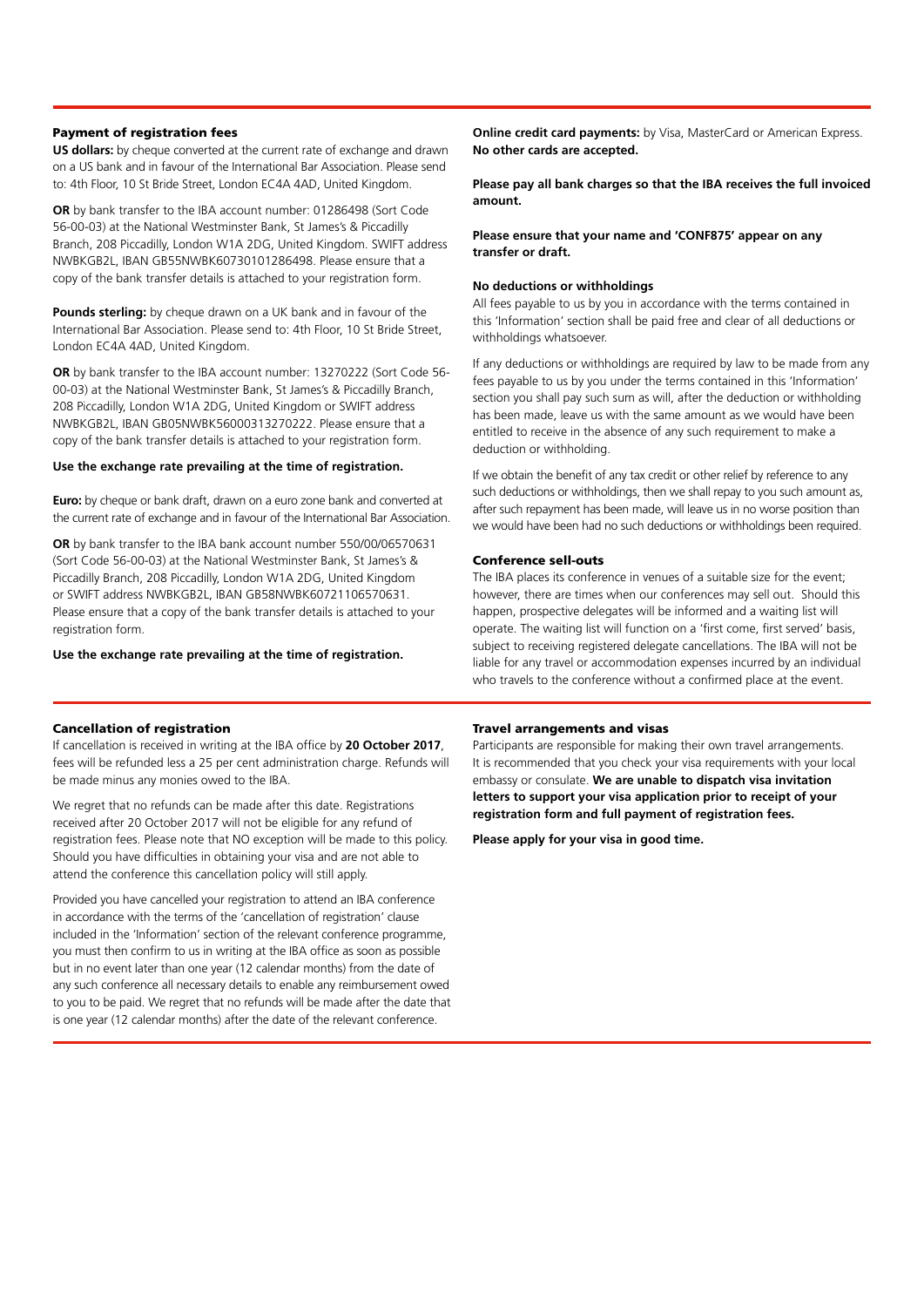

**FRIENDLINESS - TRANSPARENCY - EFFICIENCY**

# *25 years of operation Approximately 2000 cases solved 60 Nationalities of Dispute parties*

### **ARBITRATE IN VIETNAM – CHOOSE VIAC**

www.viac.vn info@viac.org.vn

#### **HEAD OFFICE**

- No.9 Dao Duy Anh Street, Dong Da District, Hanoi, Vietnam
- $\leftarrow$  (+84) 24 3574 4001 or (+84) 24 3574 6916
- □ (+84) 24 3574 3001

#### HO CHI MINH CITY BRANCH

- Suite 505, 5th floor, 171 Vo Thi Sau Street, District 3, HoChiMinh City, Vietnam
- $\leftarrow$  (+84) 28 3932 1632 or (+84) 28 3932 9555
- | (+84) 28 3932 0119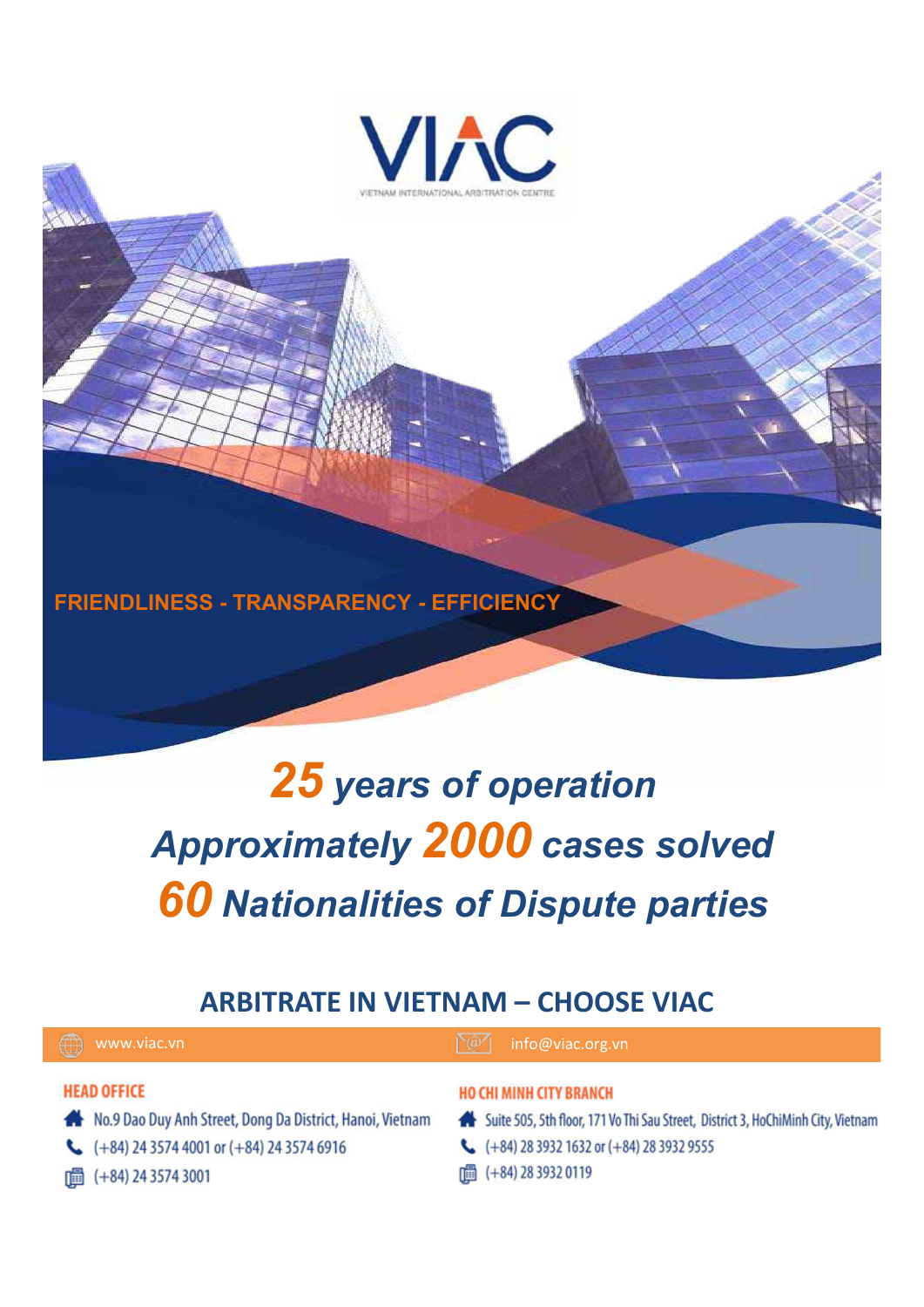## Registration form



#### **IBA APAG International Arbitration Training Day: Introduction of the IBA Soft Laws**

#### 4 November 2017, Sheraton Hanoi, Hanoi, Vietnam

Please read the 'Information' section before completing this form and return it together with your bank transfer or cheque to Haesung Lee at the address overleaf.

#### REGISTER ONLINE AT [WWW.IBANET.ORG/CONFERENCES/CONF875.ASPX](http://WWW.IBANET.ORG/CONFERENCES/conf875.aspx) TO MAKE IMMEDIATE AND SECURE PAYMENT BY CREDIT CARD AND OBTAIN A 10 PER CENT DISCOUNT ON THE FEES BELOW

#### **PERSONAL DETAILS** *(Please attach your business card or write in block capitals)*

#### **SPECIAL DIETARY REQUIREMENTS**

If you have special dietary requirements, due to allergen intolerances, medical, religious reasons or a life choice, please specify the requirement below. The IBA is unable to cater for dietary requirements other than for the above reasons.

Please tick box if you have allergen intolerances and specify

Please state all other dietary requirements clearly, i.e. I am a vegetarian; I do not eat red meat.

 $\_$  , and the set of the set of the set of the set of the set of the set of the set of the set of the set of the set of the set of the set of the set of the set of the set of the set of the set of the set of the set of th *Disclosure of dietary information denotes you have agreed to the IBA sharing this information with relevant third parties who are providing catering on our behalf.*

| TO OBTAIN DISCOUNTS ON THE FEES BELOW,<br>PLEASE REGISTER BY 27 OCTOBER ONLINE AT WWW.IBANET.ORG/CONFERENCES/CONF875.ASPX<br>IBA MEMBERS CAN REGISTER ONLINE BY 20 OCTOBER FOR US\$35,<br>PLEASE SEE 'INFORMATION' FOR FURTHER ONLINE REGISTRATION DETAILS. |                         |                  |                |  |
|-------------------------------------------------------------------------------------------------------------------------------------------------------------------------------------------------------------------------------------------------------------|-------------------------|------------------|----------------|--|
| <b>HARD COPY REGISTRATION FORMS AND FEES RECEIVED:</b>                                                                                                                                                                                                      | on or before 20 October | after 20 October | amount payable |  |
| IBA member                                                                                                                                                                                                                                                  | <b>US\$50</b>           | US\$65           | US\$           |  |
| Non-member*                                                                                                                                                                                                                                                 | <b>US\$65</b>           | <b>US\$80</b>    | US\$           |  |
| Young lawyers (under 30 years)                                                                                                                                                                                                                              | <b>US\$40</b>           | <b>US\$80</b>    | US\$           |  |
| Academics/judges/public lawyers                                                                                                                                                                                                                             | US\$40                  | <b>US\$80</b>    | US\$           |  |
| Corporate counsel                                                                                                                                                                                                                                           | US\$40                  | <b>US\$80</b>    | US\$           |  |

#### **TOTAL AMOUNT PAYABLE US\$**

 $\bullet$ 

\*JOIN THE IBA TODAY AND REGISTER FOR THIS CONFERENCE AT THE IBA MEMBER RATE. PLEASE FIND THE MEMBERSHIP APPLICATION FORM AT [WWW.IBANET.ORG](http://www.ibanet.org).

A REDUCED RATE IS OFFERED TO LAWYERS WHO ARE OVER THE AGE OF 65, HAVE BEEN AN IBA MEMBER FOR MORE THAN 20 YEARS AND ARE NO LONGER PRACTISING LAW. PLEASE CONTACT THE IBA OFFICE FOR FURTHER INFORMATION.

> FULL PAYMENT MUST BE RECEIVED IN ORDER TO PROCESS YOUR REGISTRATION. PLEASE NOTE THAT REGISTRATIONS ARE NOT TRANSFERABLE.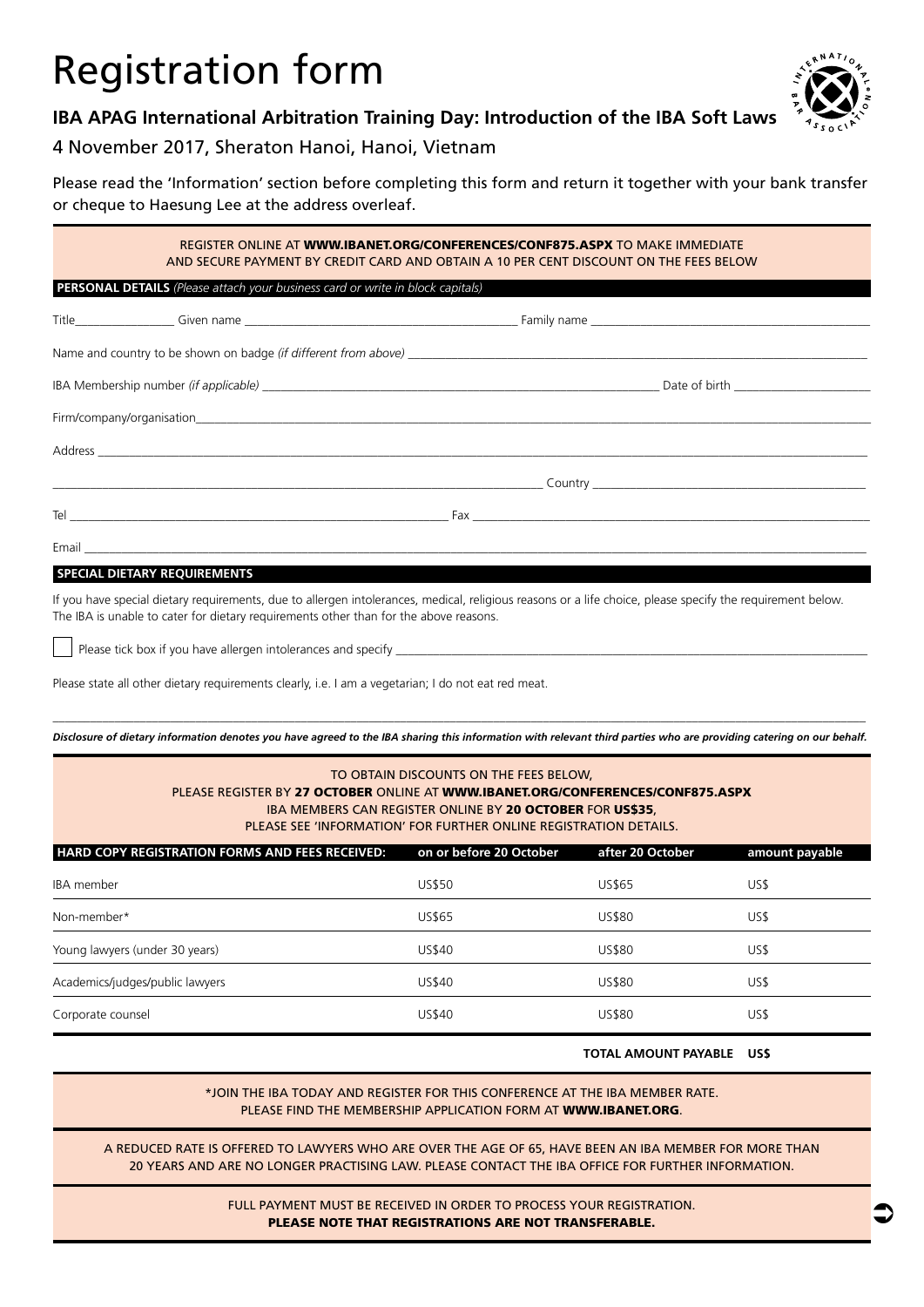#### **METHODS OF PAYMENT**

#### **By credit card**

Register online at **[www.ibanet.org/conferences/conf875.aspx](http://www.ibanet.org/conferences/conf875.aspx)** and make immediate and secure payment by credit card

**Note:** please do not send your credit card details on the registration form or within an email or fax.

#### **By bank transfer and cheque/draft**

Please send me an invoice.

I enclose a cheque/draft for the total amount payable.

I have transferred to the IBA bank account the total amount payable and have attached a copy of the bank transfer details.

**US dollars:** by cheque converted at the current rate of exchange and drawn on a US bank and in favour of the International Bar Association. Please send to: 4th Floor, 10 St Bride Street, London EC4A 4AD, United Kingdom.

**OR** by bank transfer to the IBA account number: 01286498 (Sort Code 56- 00-03) at the National Westminster Bank, St James's & Piccadilly Branch, 208 Piccadilly, London W1A 2DG, United Kingdom. SWIFT address NWBKGB2L, IBAN GB55NWBK60730101286498. **Please ensure that a copy of the bank transfer details is attached to your registration form.**

**Euro:** by cheque or bank draft, drawn on a euro zone bank and converted at the current rate of exchange and in favour of the International Bar Association.

**OR** by bank transfer to the IBA bank account number 550/00/06570631 (Sort Code 56-00-03) at the National Westminster Bank, St James's & Piccadilly Branch,

208 Piccadilly, London W1A 2DG, United Kingdom or SWIFT address NWBKGB2L, IBAN GB58NWBK60721106570631. **Please ensure that a copy of the bank transfer details is attached to your registration form.**

**Use the exchange rate prevailing at the time of registration.**

Pounds sterling: by cheque drawn on a UK bank and in favour of the International Bar Association. Please send to: 4th Floor, 10 St Bride Street, London EC4A 4AD, United Kingdom.

**OR** by bank transfer to the IBA account number: 13270222 (Sort Code 56- 00-03) at the National Westminster Bank, St James's & Piccadilly Branch, 208 Piccadilly, London W1A 2DG, United Kingdom or SWIFT address NWBKGB2L, IBAN GB05NWBK56000313270222. **Please ensure that a copy of the bank transfer details is attached to your registration form.**

**Use the exchange rate prevailing at the time of registration.**

| WHERE DID YOU FIRST HEAR ABOUT THIS CONFERENCE? |                                                                                                                                                                            |                       |                                                                                          |               |
|-------------------------------------------------|----------------------------------------------------------------------------------------------------------------------------------------------------------------------------|-----------------------|------------------------------------------------------------------------------------------|---------------|
| <b>IBA CONFERENCE</b>                           | OTHER CONFERENCE                                                                                                                                                           | <b>DIRECT MAIL</b>    | <b>INTERNET</b>                                                                          | ADVERTISEMENT |
| <b>EMAIL</b>                                    | <b>EDITORIAL</b>                                                                                                                                                           | <b>RECOMMENDATION</b> | <b>OTHER</b>                                                                             |               |
|                                                 | Please provide further details, quoting code (if applicable)                                                                                                               |                       |                                                                                          |               |
|                                                 |                                                                                                                                                                            |                       |                                                                                          |               |
|                                                 |                                                                                                                                                                            |                       |                                                                                          |               |
|                                                 |                                                                                                                                                                            |                       |                                                                                          |               |
|                                                 |                                                                                                                                                                            |                       |                                                                                          |               |
| data privacy laws.                              | IBA listings are provided to relevant third parties for marketing purposes. The IBA will treat your personal information with the utmost respect and in accordance with UK |                       |                                                                                          |               |
|                                                 | If you are agreeable to passing on your details, please tick this box                                                                                                      |                       | If you do <b>not</b> wish to receive IBA information and materials, please tick this box |               |
|                                                 | Your details will however be included in the list of participants.                                                                                                         |                       |                                                                                          |               |
|                                                 |                                                                                                                                                                            |                       |                                                                                          |               |
|                                                 | PLEASE SEND THE COMPLETED FORM TO INTERNATIONAL BAR ASSOCIATION ASIA OFFICE:                                                                                               |                       |                                                                                          |               |

#### **Haesung Lee**

10th Floor, Seoul Global Center Building, 38 Jong-ro, 63 Seorin-dong, Jongno-gu Seoul 110-792, South Korea Email: haesung.lee@int-bar.org Website: www.ibanet.org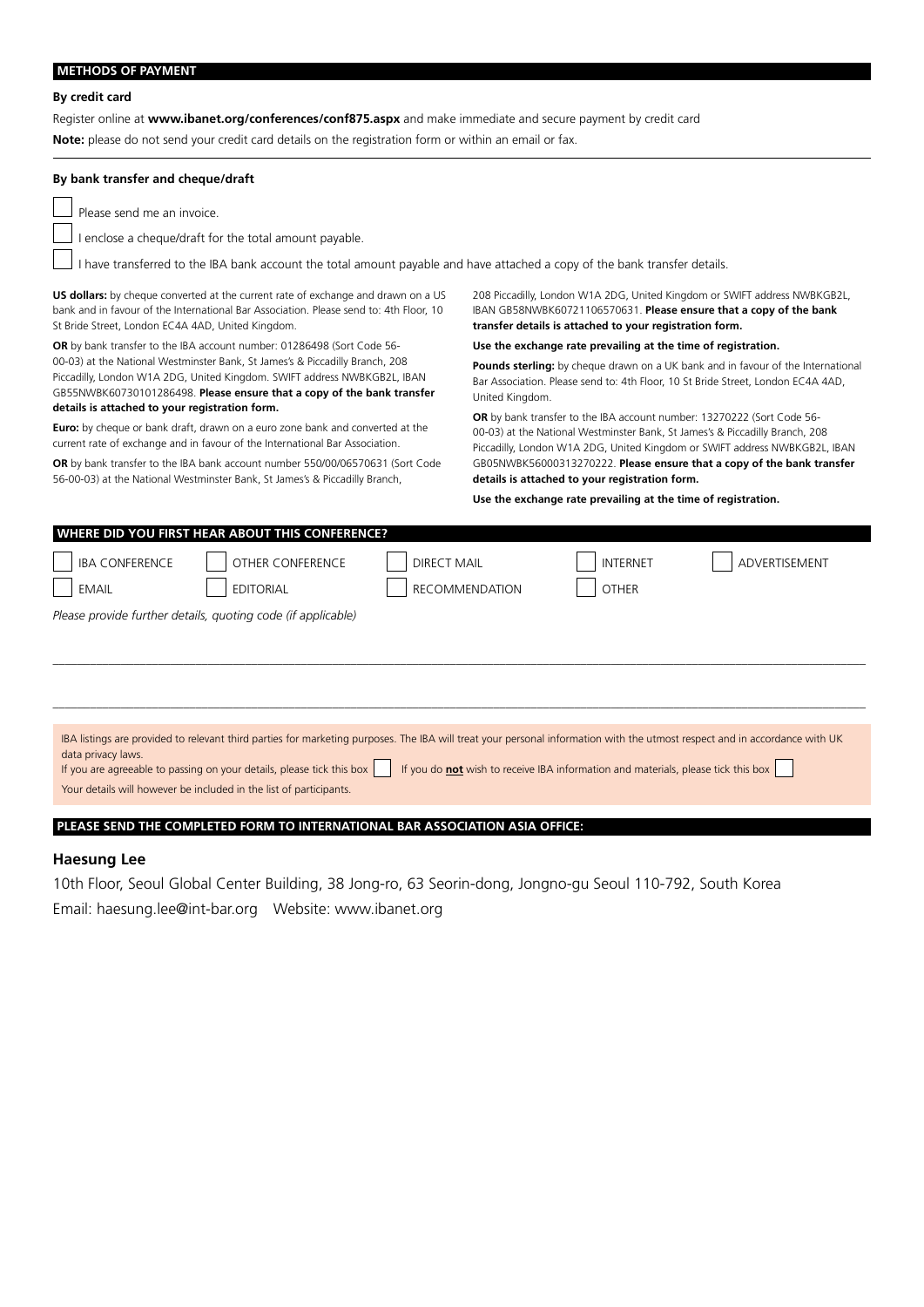# Conferences 2017–2018 **International Bar Association**









# 2017

**2–3 NOVEMBER 2017 MANDARIN ORIENTAL HOTEL, HONG KONG SAR Asia Pacific Mergers and Acquisitions**

**4 NOVEMBER 2017 HANOI, VIETNAM IBA-APAG International Arbitration Training Day: Introduction of the IBA Soft Laws**

**4–5 NOVEMBER 2017 QUEEN MARY UNIVERSITY OF LONDON, LONDON, ENGLAND**

**IBA-ELSA Law Students' Conference: International Human Rights Law**

#### **6–7 NOVEMBER 2017 HILTON SÃO PAULO MORUMBI, SÃO PAULO, BRAZIL**

**Latin American Anti-Corruption Enforcement and Compliance**

#### **10 NOVEMBER 2017 MOSCOW MARRIOTT ROYAL AURORA HOTEL, MOSCOW, RUSSIAN FEDERATION**

**9th Annual 'Mergers and Acquisitions in Russia and CIS' Conference**

**15 NOVEMBER 2017 LEVEL 39, 1 CANADA SQUARE, CANARY WHARF, LONDON, ENGLAND European Start Up Conference**

**15–17 NOVEMBER 2017 THE GRANGE ST PAULS, LONDON, ENGLAND**

**8th Biennial Global Immigration Conference**

**15–17 NOVEMBER 2017 LABADI BEACH HOTEL, ACCRA, GHANA**

**Rising to the Challenge of Africa's Economic Development**

**16 NOVEMBER 2017 FOUR SEASONS HOTEL LONDON AT PARK LANE, LONDON, ENGLAND Private Equity Transactions Symposium**

**17 NOVEMBER 2017 MONDRIAN LONDON, LONDON, ENGLAND**

**Building the Law Firm of the Future**

**30 NOVEMBER – 1 DECEMBER 2017 HILTON BUENOS AIRES HOTEL, BUENOS AIRES, ARGENTINA The New Era of Taxation**

**1 DECEMBER 2017 MOSCOW MARRIOTT HOTEL NOVY ARBAT, MOSCOW, RUSSIAN FEDERATION 11th Annual Law Firm Management Conference**

**7–8 DECEMBER 2017 MILLENNIUM BROADWAY HOTEL, NEW YORK, USA Investing in Asia**

**7–8 DECEMBER 2017 JUMEIRAH FRANKFURT, FRANKFURT, GERMANY**

**4th Annual Corporate Governance Conference**

# 2018

**18–19 JANUARY 2018 HONG KONG SAR IBA Law Firm Management Conference: Growth Prospects for Law Firms in Asia**

**29–30 JANUARY 2018 etc. venues FENCHURCH STREET, LONDON, ENGLAND**

**7th Annual IBA Finance and Capital Markets Tax Conference**

#### **1–2 FEBRUARY 2018 THE WESTIN PARIS – VENDOME, PARIS, FRANCE**

**6th IBA European Corporate and Private M&A Conference**

**14–16 FEBRUARY 2018 PARIS INTERCONTINENTAL, PARIS, FRANCE**

**IBA/ABA International Cartel Workshop**

**23–24 FEBRUARY 2018 HOTEL EUROSTAR GRAND MARINA, BARCELONA, SPAIN**

**3rd Mergers and Acquisitions in the Technology Sector Conference**

**25–26 FEBRUARY 2018 HILTON PUERTO MADERO, BUENOS AIRES, ARGENTINA**

**21st Annual IBA Arbitration Day**

#### **5–6 MARCH 2018 CLARIDGE'S, LONDON, ENGLAND**

**23rd Annual International Wealth Transfer Practice Law Conference**

**8–9 MARCH 2018 HONG KONG SAR 3rd IBA Asia-based International Financial Law Conference**

**9–10 MARCH 2018 THE TAJ MAHAL PALACE, MUMBAI, INDIA The Changing Landscape of M&A in India –** 

**11–13 MARCH 2018 INTERCONTINENTAL LONDON PARK LANE, LONDON, ENGLAND**

**19th Annual International Conference on Private Investment Funds**

#### **14–16 MARCH 2018 HYATT REGENCY HOTEL AND INTERCONTINENTAL PRESIDENTE HOTEL, MEXICO CITY, MEXICO**

**Biennial IBA Latin American Regional Forum Conference**

#### **20 MARCH 2018 NEW DELHI, INDIA**

**Pre-International Competition Network Forum**

**22–23 MARCH 2018 LONDON, ENGLAND Insurance – Into the Unknown: Challenges and Opportunities**

#### **9–11 APRIL 2018 INTERCONTINENTAL, LISBON, PORTUGAL**

**Biennial Conference of the Section on Energy, Environment, Natural Resources and Infrastructure Law (SEERIL)**

#### **12–13 APRIL 2018 LONDON, ENGLAND**

**8th World Women Lawyers' Conference: From Courtrooms to Boardrooms: The Impact of Women**

**19–20 APRIL 2018 RADISSON BLU HOTEL WATERFRONT, CAPE TOWN, SOUTH AFRICA Africa: Opportunities and Challenges in M&A Transactions**

**21 APRIL 2018 THE PEACE PALACE, THE HAGUE, THE NETHERLANDS War and Justice**

**2–4 MAY 2018 LE WESTIN MONTREAL, MONTREAL, CANADA**

**IBA Annual Employment and Discrimination Law Conference**

**6–8 MAY 2018 AMSTERDAM, THE NETHERLANDS 24th Annual IBA Global Insolvency and Restructuring Conference**